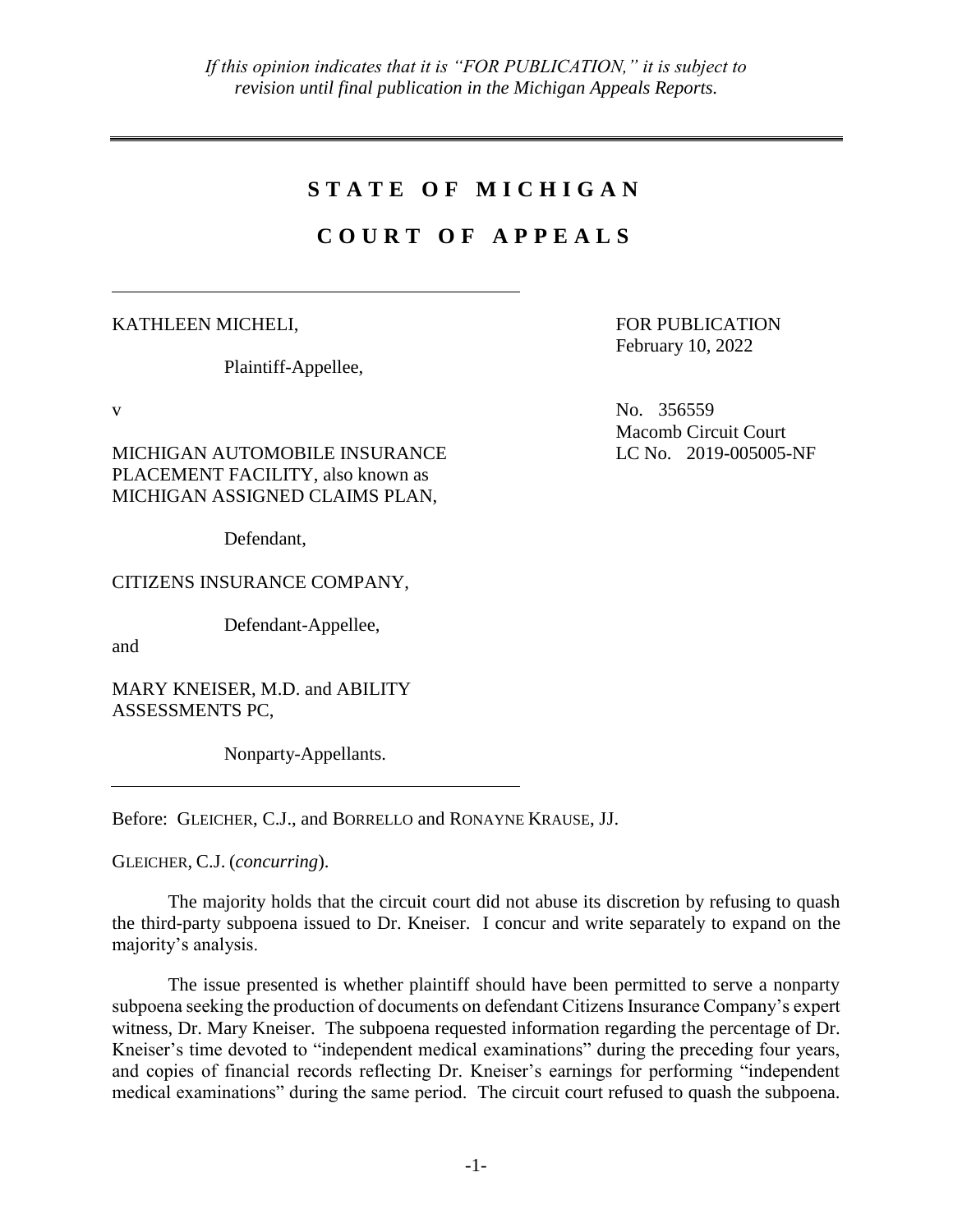I agree with the majority that the information sought was discoverable and that the case is not moot.

#### I. MOOTNESS

Whether a case is justiciable is a court's initial consideration. Here, mootness did not surface as an issue until after the case was submitted to a panel for decision—telling timing, in my view.

One week before oral argument, Ability Assessments' counsel filed an "emergency" motion to withdraw this appeal on the ground of mootness. Counsel's motion included a letter from Dr. Kneiser dated December 23, 2021, stating simply: "I withdraw as an expert witness in the above listed case." We denied this "emergency" motion a few days later. On January 4, 2022—the day before oral argument—Citizens filed a brief on appeal, a request for oral argument, and a motion for immediate consideration. During the nine months that the case awaited hearing in this Court, Citizens had not filed a single appellate pleading, despite having strenuously objected to the subpoena in the circuit court.

Citizens' late-filed appellate brief beseeched us to refrain from issuing a "published decision affirming the trial court." During oral argument, counsel for Ability Assessments echoed this plea, adding a mootness argument based on Dr. Kneiser's last-minute withdrawal.

The majority properly holds that the issue presented by the parties' briefing is publicly significant, capable of repetition, and yet likely to evade review. An additional legal ground defeats the mootness claim and justifies publication of this opinion.

The circumstances surrounding Dr. Kneiser's withdrawal as an expert smack of gamesmanship. The United States Supreme Court has declared that "post-certiorari maneuvers designed to insulate a decision from review by this Court must be viewed with a critical eye." *Knox v Serv Employees Int'l Union, Local 1000*, 567 US 298, 307; 132 S Ct 2277; 183 L Ed 2d 281 (2012). This permutation of mootness principles, known as the voluntary cessation doctrine, has not yet been adopted in Michigan, but it applies here.

In *Knox*, the petitioner had "defended the decision below on the merits," but after certiorari was granted, took an action designed to render the case moot. *Id*. The Supreme Court held that the petitioner's action—refunding union dues—would not justify a dismissal for mootness because the petitioner could simply resume the challenged conduct after dismissal. *Id*. Here, Citizens and Ability Assessments waited until the 11th hour to decide that they did not want this panel to review the validity of a third-party subpoena seeking an expert's financial records. The legal issue presented in this appeal could arise again on remand, and is likely to recur in other cases.

Citizens vigorously contested the subpoena served on Ability Assessments in the circuit court. Ability Assessments and Dr. Kneiser filed an emergency application to appeal the circuit court's denial of Citizens' motion to quash the subpoena. We granted the application on March 25, 2021, and the briefs on appeal were filed by Ability Assessments and plaintiff by July 14, 2021. On December 3, 2021, this Court notified the parties of the names of the panel members assigned to the case. Suddenly, on December 23, 2021, Dr. Kneiser announced her withdrawal as an expert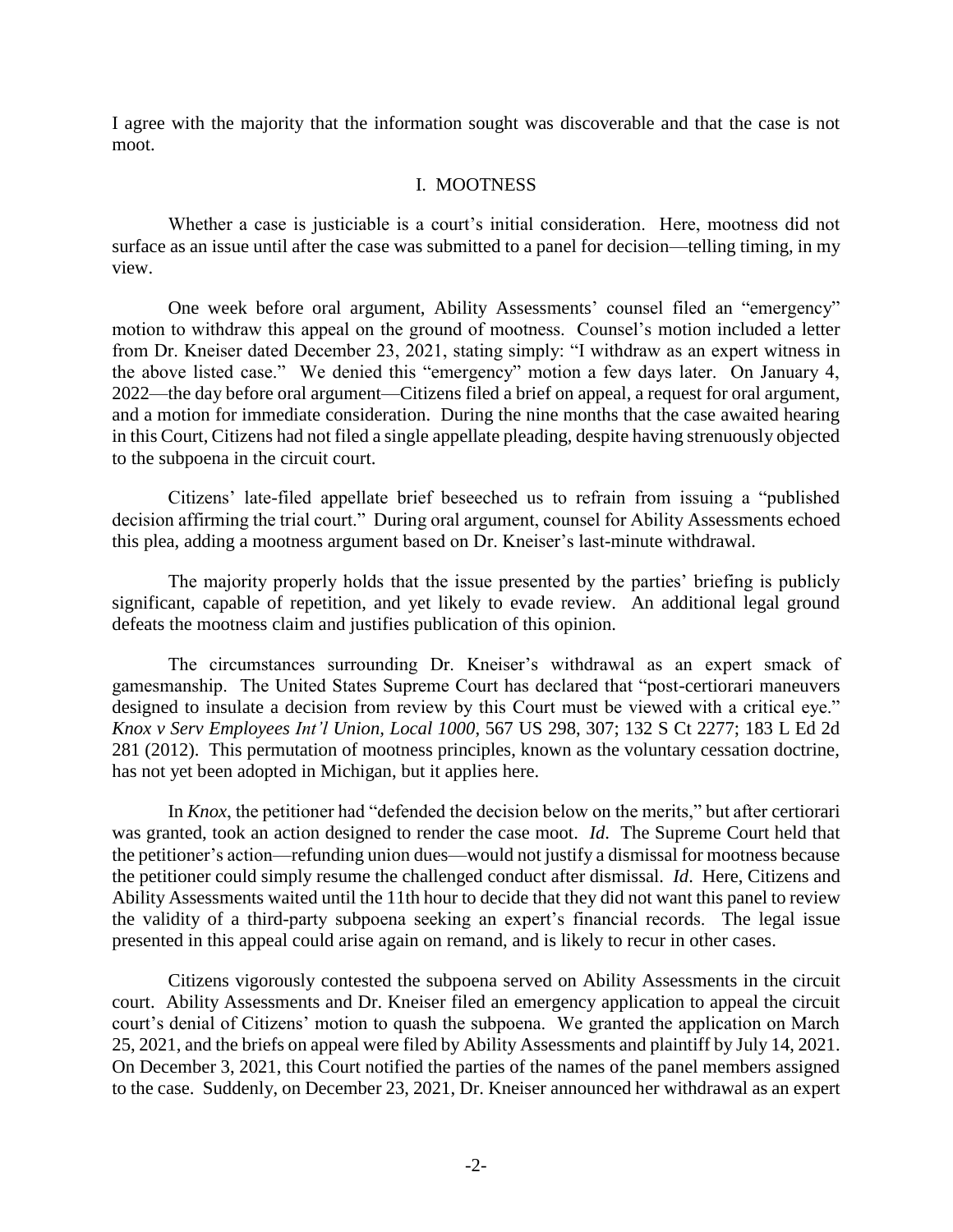and moved to dismiss the appeal as moot. And Citizens waited until the day before oral arguments to join Dr. Kneiser's motion.

It is difficult to view this turn of events as anything other than a ploy to avoid review by this Court of Appeals panel. Dr. Kneiser's one-sentence letter to her counsel offers no reason for her decision to withdraw her services. Apparently, Dr. Kneiser had no interest in doing so until the identities of the three judges hearing this case were revealed. I regard this procedural posturing "with a critical eye," as directed by *Knox*. And in my view, there is no explanation for this sudden change of mind other than forum shopping, which defeats mootness.

Ability Assessments has not explained why this Court should now simply pass on an issue it persuasively argued was legally significant. Nor has it addressed a well-recognized exception to mootness involving issues capable of repetition and yet evading review. A narrow exception to the voluntary cessation doctrine provides that a case *is* moot when "subsequent events made it absolutely clear that the allegedly wrongful behavior could not reasonably be expected to recur." *United States v Concentrated Phosphate Export Ass'n*, 393 US 199, 203; 89 S Ct 361; 21 L Ed 2d 344 (1968). The party asserting mootness bears a "heavy burden" of persuasion. *Friends of the Earth, Inc v Laidlaw Environmental Servs (TOC), Inc*, 528 US 167, 189; 120 S Ct 693; 145 L Ed 2d 610 (2000) (quotation marks and citation omitted). Ability Assessments has not carried this burden. To the contrary, the facts support that today's "mootness" argument is nothing more than a calculated diversionary tactic intended to avoid a decision by the three judges randomly assigned to hear this case, and that had Ability Assessments drawn a different panel, the legal issue would have been joined without protest.

The voluntary cessation rule prohibits a party from evading judicial review by ceasing challenged conduct to avoid judicial scrutiny. Here, the record strongly suggests blatant judgeshopping. Ability Assessments went to an unusual and costly length—filing an interlocutory application for leave to appeal—to seek redress for a judicial ruling it characterized as clearly wrong and a flagrant abuse of discretion. This Court granted that application because it raised an issue worthy of plenary consideration. Because the situation presented here is likely to recur the next time a party seeks similar information from an expert witness, the public interest is served by addressing the fully briefed and well-argued legal issue here.

#### II. AN OVERVIEW OF THE PERTINENT COURT RULES

Ability Assessments raises three substantive arguments: a nonparty subpoena may not be used to discover information possessed by an expert witness without leave of the court, an expert's financial information is beyond the permissible scope of discovery, and the circuit court abused its discretion by failing to quash the subpoena based on its "oppressiveness." I would approach these arguments somewhat differently than the majority, but I reach the same ultimate conclusions. My analysis begins with the general principles underlying the court rules governing discovery.

The Michigan Court Rules declare at their outset that the rules "are to be construed, administered, and employed by the parties and the court to secure the just, speedy, and economical determination of every action and to avoid the consequences of error that does not affect the substantial rights of the parties." MCR 1.105. A "just, speedy, and economical determination" of the case at hand is served by discovery that fulfils the central purpose of pretrial discovery: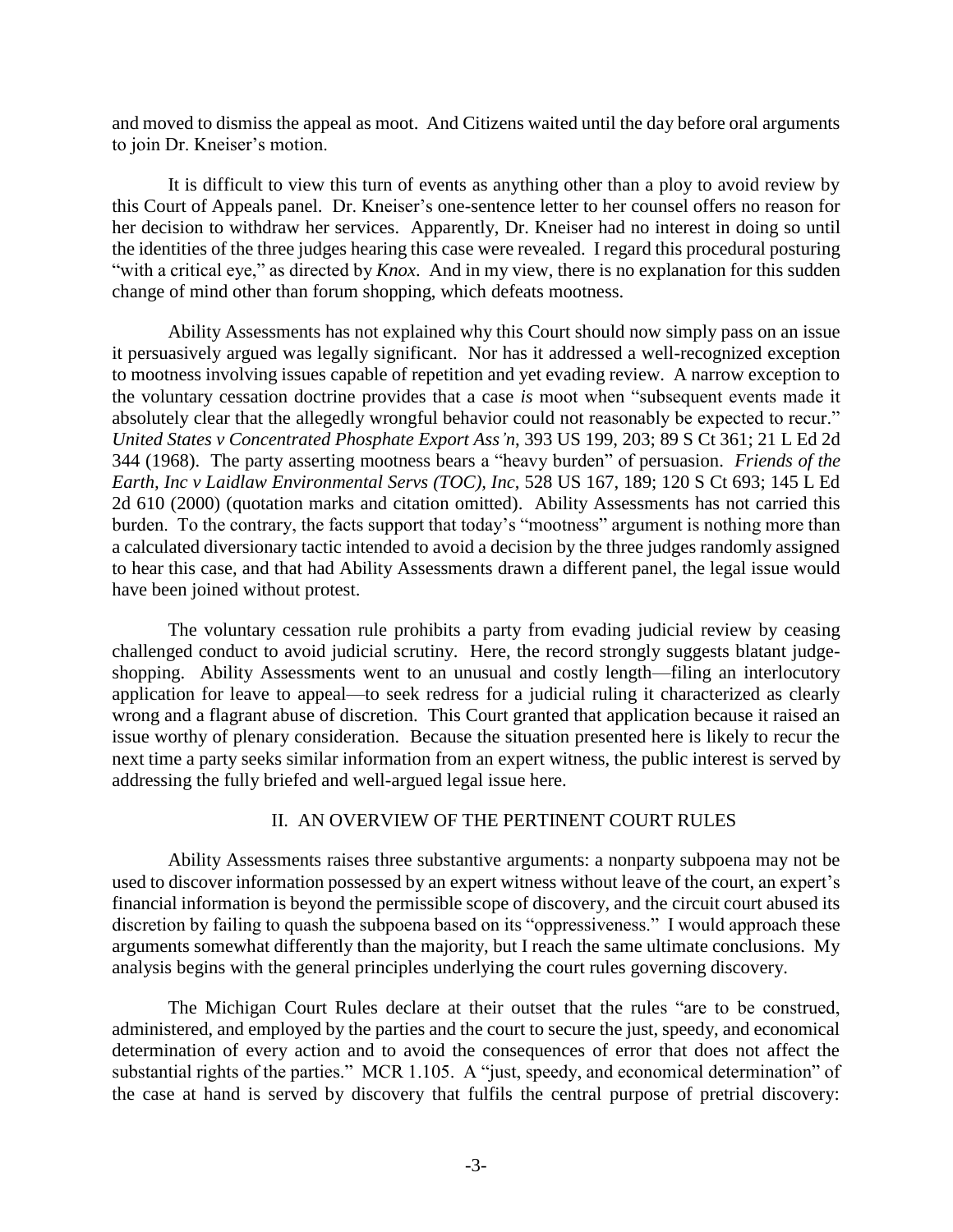preparation of a lawsuit for trial. That purpose necessarily includes gathering the groundwork for effective cross-examination of the other side's witnesses.

The scope of discovery authorized by the court rules is broad, and explicitly recognizes that information relevant to a party's "defenses" is discoverable and need not be admissible at trial:

Parties may obtain discovery regarding any non-privileged matter that is relevant to any party's claims or defenses and proportional to the needs of the case, taking into account all pertinent factors, including whether the burden or expense of the proposed discovery outweighs its likely benefit, the complexity of the case, the importance of the issues at stake in the action, the amount in controversy, and the parties' resources and access to relevant information. Information within the scope of discovery need not be admissible in evidence to be discoverable. [MCR  $2.302(B)(1).$ 

A matter is "relevant" to a party's defense when it has a practical bearing on that defense or is "pertinent" to it. *McClellan v Collar*, 240 Mich App 403, 410; 613 NW2d 729 (2000) (quotation marks and citation omitted). "Relevance" is broadly defined in Michigan to include evidence that has "*any* tendency" to make a fact of consequence more or less probable. MRE 401 (emphasis added). Our Supreme Court has explained, "The threshold is minimal: 'any' tendency is sufficient . . . MRE 401." *People v Crawford*, 458 Mich 376, 390; 582 NW2d 785 (1998).

Evidence of a witness's bias readily qualifies as relevant and discoverable.

Bias is a common-law term describing "the relationship between a party and a witness which might lead the witness to slant, unconsciously or otherwise, his testimony in favor of or against a party." *People v Layher*, 464 Mich 756, 763; 631 NW2d 281 (2001) (formatting and citation omitted). A "witness'[s] like, dislike, or fear of a party, or by the witness'[s] self-interest" may demonstrate bias. *Id*. (formatting and citation omitted). "Proof of bias is almost always relevant because the jury, as finder of fact and weigher of credibility, has historically been entitled to assess all evidence which might bear on the accuracy and truth of a witness'[s] testimony." *Id*. (formatting and citation omitted). In *Layher*, our Supreme Court expressly advanced a "traditionally liberal view of cross-examination regarding witness bias." *Id*. at 768. See also *Hayes v Coleman*, 338 Mich 371, 381; 61 NW2d 634 (1953) ("It is always permissible upon the cross-examination of an adverse witness to draw from him any fact or circumstance that may tend to show his relations with, feelings toward, bias or prejudice for or against, either party, or that may disclose a motive to injure the one party or to befriend or favor the other. The party producing a witness may not shield him from such proper cross-examination for the reason that the facts thus elicited may not be competent upon the merits of the cause.").

The next question is whether an expert's financial relationship to a party provides relevant and discoverable evidence of bias.

"Expert evidence can be both powerful and quite misleading because of the difficulty in evaluating it." *Daubert v Merrell Dow Pharm, Inc*, 509 US 579, 595; 113 S Ct 2786; 125 L Ed 2d 469 (1993) (quotation marks and citation omitted). For that reason, cross-examination may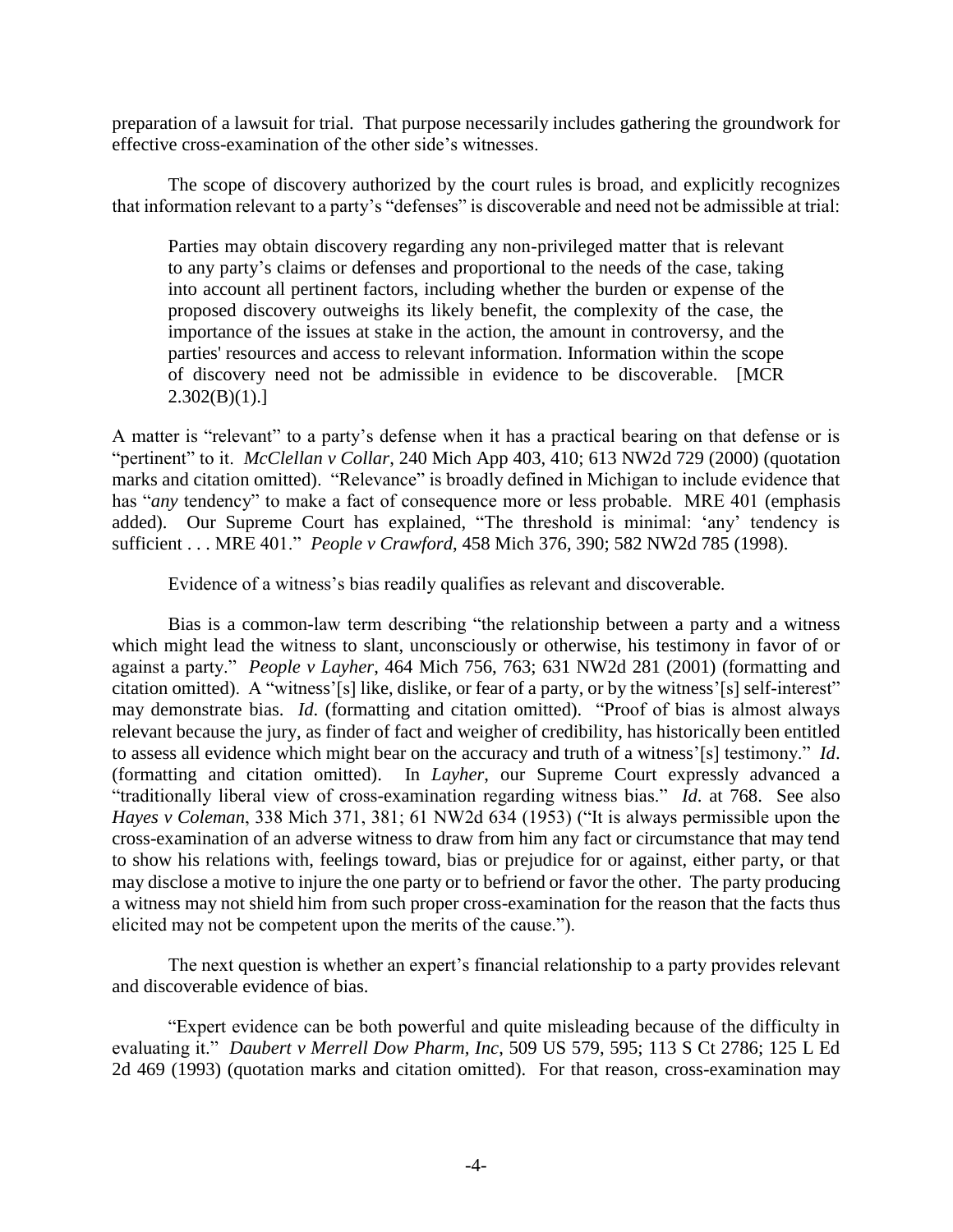help a jury to sort out which experts are more credible than others. An expert witness's credibility is critical to that inquiry.

More than 40 years ago, our Supreme Court acknowledged that "[a]n expert witness's experience testifying in court may influence the manner in which he or she testifies. The same is true for experience in evaluating cases which may come to court. It is thus proper to bring out on cross-examination the number of times a witness testifies in court, or is involved in particular types of cases." *Wilson v Stilwill*, 411 Mich 587, 599-600; 309 NW2d 898 (1981). Today, that is an unremarkable proposition. Routinely, experts are extensively questioned at deposition and trial regarding their testimonial track-records. This Court has recognized the importance and the legitimacy of such evidence:

While there is nothing improper about doctors choosing to spend a large amount of time reviewing cases and testifying on behalf of injured persons, this does not mean that a reasonable person, made aware of how often such doctors give depositions, and the noteworthy fees such services command, might not, without pejorative intent, describe such practitioners as "litigation doctors" who "were paid a large amount of money." [*Hunt v Freeman*, 217 Mich App 92, 98; 550 NW2d 817 (1996).]

Indeed, counsel may properly refer to an opponent's expert as a "professional witness" where the proofs showed the doctor's practice was "limited to evaluations." *Heins v Detroit Osteopathic Hosp Corp*, 150 Mich App 641, 644-645; 389 NW2d 141 (1986).

Equally unremarkable is the notion that an expert who regularly testifies for one particular attorney or client may be biased in a party's favor. *Wilson*, 411 Mich at 600-601. And because experts are compensated for their services, inquiry into the amount of compensation received is also standard practice on cross-examination. It is no stretch to conclude that an expert who is well compensated by a particular party, or who has a continuing and close financial relationship with a party, may be biased in that party's favor. It is well accepted that "[a] showing of a pattern of compensation in past cases raises an inference of the possibility that the witness has slanted his testimony in those cases so he would be hired to testify in future cases." *Collins v Wayne Corp*, 621 F2d 777, 784 (CA 5, 1980).

[T]he fact that an expert witness may have a 20 year history of earning significant income testifying primarily as a witness for defendants, and an ongoing economic relationship with certain insurance companies, certainly fits within recognized examples of bias/prejudice impeachment, making such facts relevant both to the subject matter of the litigation, and the claims and defenses raised, and placing it squarely within the scope of discovery authorized by [Federal Rule of Civil Procedure] 26(b)(1)[.] [*Behler v Hanlon*, 199 FRD 553, 557 (D Md, 2001).]

That said, an expert's tax returns and other financial details may constitute private and confidential information, or may require time-consuming efforts to pull together. In medical malpractice cases, the Legislature has decreed that an expert's tax returns are simply off-limits. MCL 600.2169(5)(a). In all other cases, the court rules permit the trial judge to issue a protective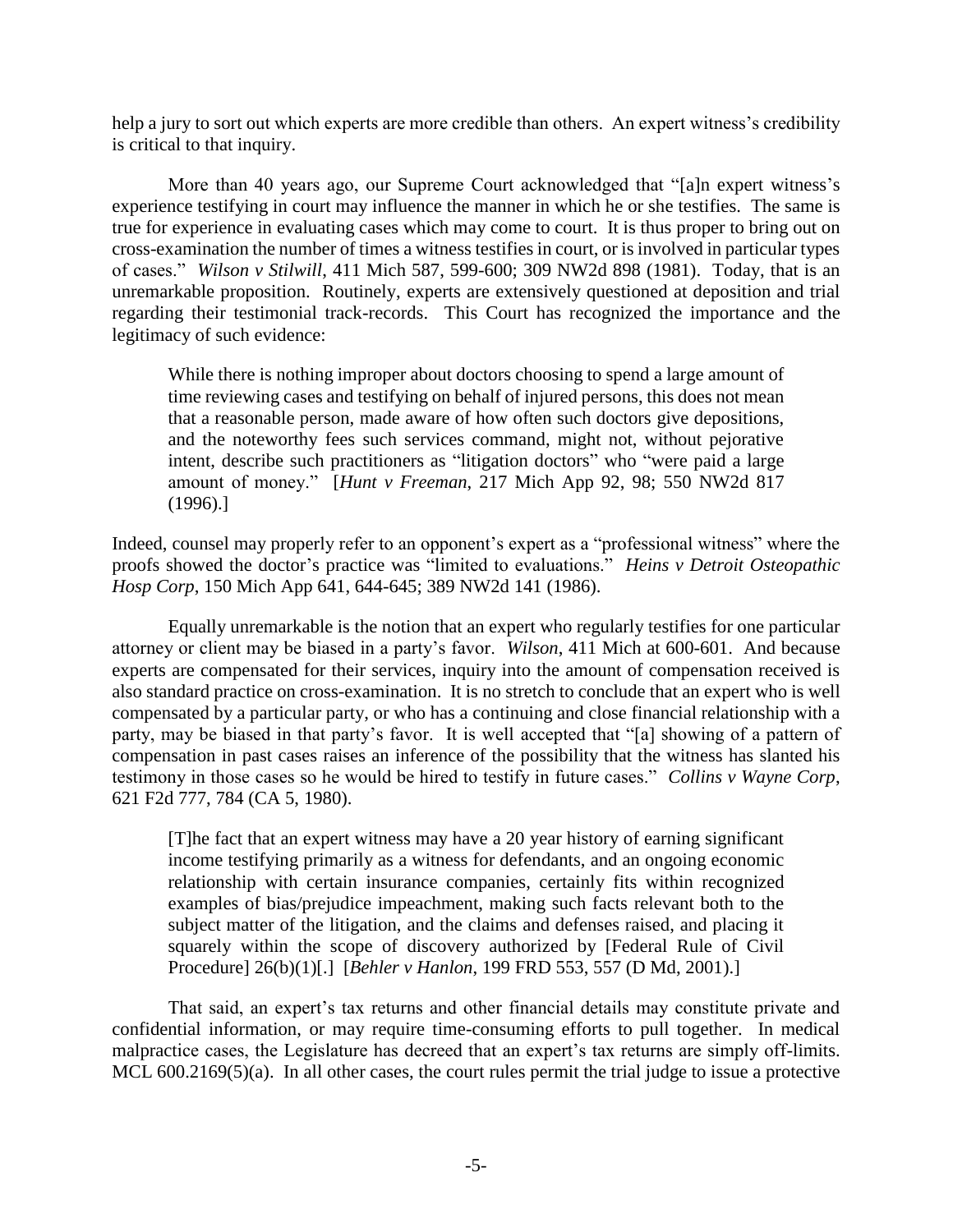order to protect an expert "from annoyance, embarrassment, oppression, or undue burden or expense." MCR 2.302(C).

Michigan's discovery rules authorize comprehensive inquiry into relevant subjects, including a witness's credibility, provided that the inquiry is "proportional to the needs of the case." MCR 2.302(B)(1). The information at issue here *is* relevant to Dr. Kneiser's possible bias in favor of insurance companies, specifically, Citizens. Relevant information is discoverable. The more complicated questions are whether plaintiff's subpoena seeking that information conformed with the court rules, and whether the burden or expense of the discovery of this information outweighs its likely benefits.

#### III. MCR 2.302(B)(4) VERSUS MCR 2.305

Two court rules are at play in this case: one governing discovery from expert witnesses, MCR 2.302(B)(4), and the other allowing a party to subpoena a nonparty for documents, MCR  $2.305(A)(1)$ . Ability Assessments contends that the expert discovery rule trumps the nonparty subpoena rule. In my view, these two rules should be read individually, and then harmonized. This approach has been applied in countless cases. For example, in *Costa v Community Emergency Med Servs, Inc*, 263 Mich App 572, 584; 689 NW2d 712 (2004) (citation omitted), we explained that where "the plain terms of the rules do not conflict with each other, we interpret them individually by their unambiguous terms. If we can construct two rules so that they do not conflict, that construction should control." More recently, we highlighted the importance of focusing on the "plain language" of the rules and discerning their intent based on that language and the "structure" of the court rules as a whole. *Decker v Trux R Us, Inc*, 307 Mich App 472, 479; 861 NW2d 59 (2014) (quotation marks and citation omitted). Where a potential conflict is not "irreconcilable," the two rules should be read as a "harmonious whole." *Id*. at 481. Doing so here yields the conclusion that the discovery of evidence relevant to an expert's *credibility* may be pursued in several different ways.

The catch line of MCR 2.302(B)(4) is "Trial Preparation; Experts." The rule's first sentence provides that it covers "[d]iscovery of facts known and opinions held by experts, otherwise discoverable under the provisions of subrule (B)(1) and acquired or developed in anticipation of litigation or for trial. . . ." Information meeting that description may be discovered "only" in accord with the methods described in the balance of the rule. The rule does not offer the option of serving a third-party subpoena on a designated expert. The rule does, however, allow a court "on motion" to "order further discovery by other means," subject to payment of the expert of a reasonable fee for time spent in complying with a discovery request. MCR 2.302(B)(4)(a)(*iii*).

The majority correctly concludes that MCR 2.302(B)(4) applies only to facts and opinions "acquired or developed" by an expert "in anticipation of litigation." Information relevant to Dr. Kneiser's credibility does not fit that description. The most natural construction of the term "acquired or developed in anticipation of litigation" suggests that the rules' drafters anticipated that other subjects would arise during discovery. But even if MCR 2.302(B)(4) is broadly and non-textually construed to include the information sought in the subpoena, any error in permitting the discovery is entirely harmless.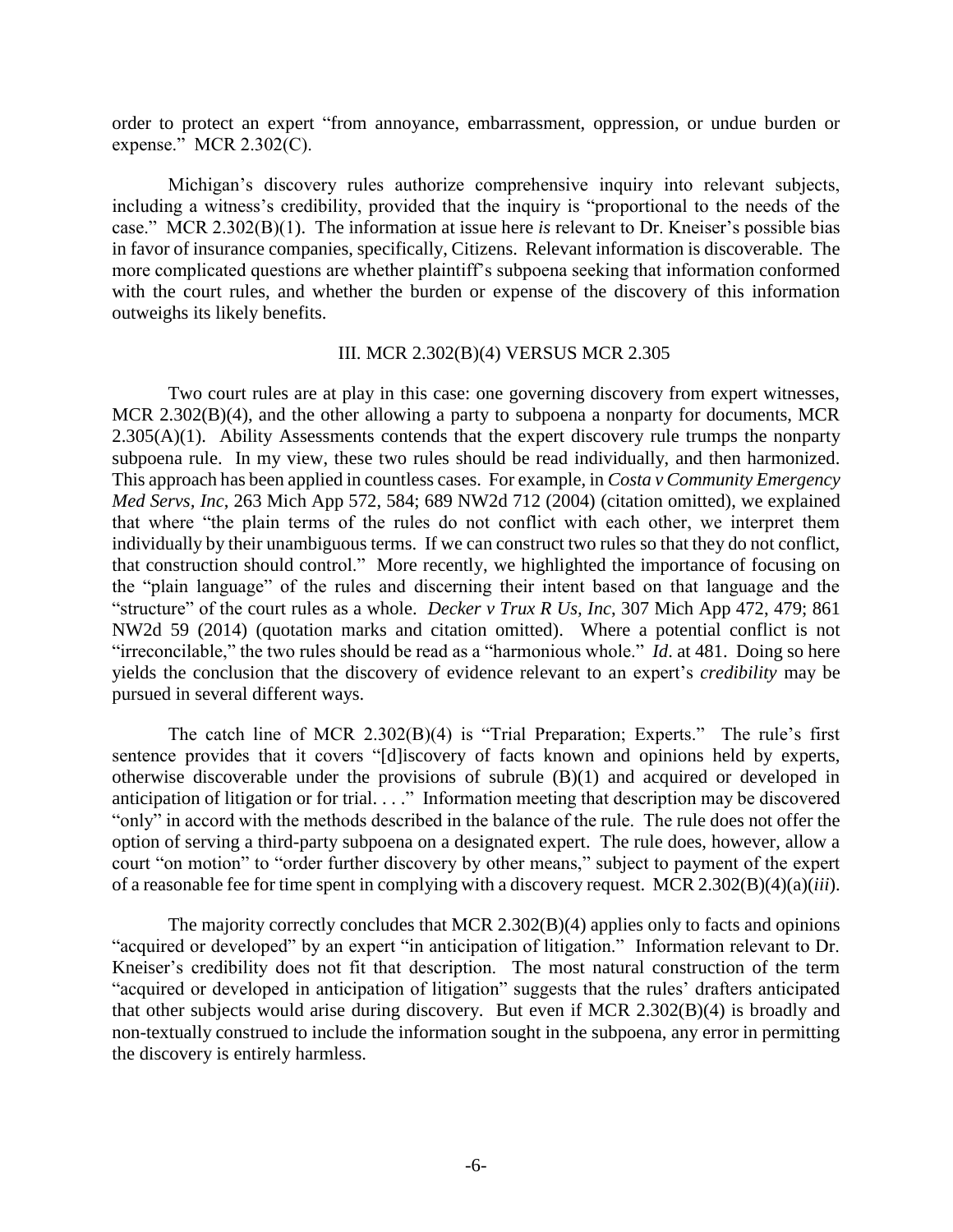MCR 2.302(B)(4)(a)(*iii*) empowers the circuit court to "order further discovery" on motion. Plaintiff did not bring the motion leading to the order from which this appeal flows— Ability Assessments and Dr. Kneiser did. This is a distinction without a difference, as the rule contemplates that a judge may order discovery of an expert beyond the limits described in MCR  $2.302(B)(4)$ —and a judge did.

And there is another reason that plaintiff's failure to move for permission to serve the subpoena on Dr. Kneiser and her professional corporation is much ado about nothing. The rule permits a party to take an expert's deposition. MCR 2.302(B)(4)(a)(*ii*). The rule governing depositions on oral examination, MCR 2.306, allows a party's notice of deposition to include "a request for the production of documents and tangible things at the taking of the deposition. MCR 2.310 applies to the request." MCR 2.306(B)(2). Ability Assessments and Dr. Kneiser concede that an expert's "bias and credibility" are "relevant," but contend that "such matters may be inquired into on cross examination" rather than being the subject of subpoenas. MCR 2.306(B)(2) directly refutes that argument. The rule permitted plaintiff to seek information at issue by way of a notice of deposition accompanied by a request for production, which serves precisely the same function as a subpoena. Plaintiff apparently decided to forgo the deposition (in the time of Covid-19, not an unreasonable choice). Once again, any deviation from the strict letter of the rules was harmless.

"[T]he purpose of discovery is to simplify and clarify issues." *Reed Dairy Farm v Consumers Power Co*, 227 Mich App 614, 616; 576 NW2d 709 (1998). "Thus, the rules should be construed in an effort to facilitate trial preparation and to further the ends of justice." *Id*. And the rules are intended to promote "the just, speedy, and economical determination of every action," which requires overlooking errors that "do[] not affect the substantial rights of the parties." MCR 1.105. Here, Ability Assessments and Dr. Kneiser decry plaintiff's failure to notice Dr. Kneiser's deposition and to request the information contained in the third-party subpoena via a deposition notice. They have yet to explain what possible difference this could have made. Had the deposition notice been served with a request for production, Ability Assessments and Dr. Kneiser would have filed an objection. And exactly the same result would have obtained.

Finally, MCR 2.305(A)(1) and (2) permit a party to "issue a subpoena to a non-party for a deposition, production or inspection of documents, inspection of tangible things, or entry to land" and to state in the subpoena that "it is solely for producing documents . . . for inspection and copying, and that the party does not intend to examine the deponent." The nonparty may move to quash the subpoena, or to request prepayment of the reasonable cost of producing the documents. MCR 2.305(A)(4). MCR 2.305 is not limited to non-experts. Reading this rule in conjunction with MCR 2.306(B) leads to the inescapable conclusion that MCR 2.305 offers an alternate pathway for discovering facts relevant to an expert's credibility, and evidence pertinent to MCL 500.3151(2)(b), which requires that "[d]uring the year immediately preceding [an] examination" related to a claim for personal protection insurance benefits, a physician "must have devoted a majority of his or her professional time" to the "active clinical practice of medicine" or to the instruction of medical students. Facts germane to this statute are most easily garnered in precisely the manner that plaintiff employed.